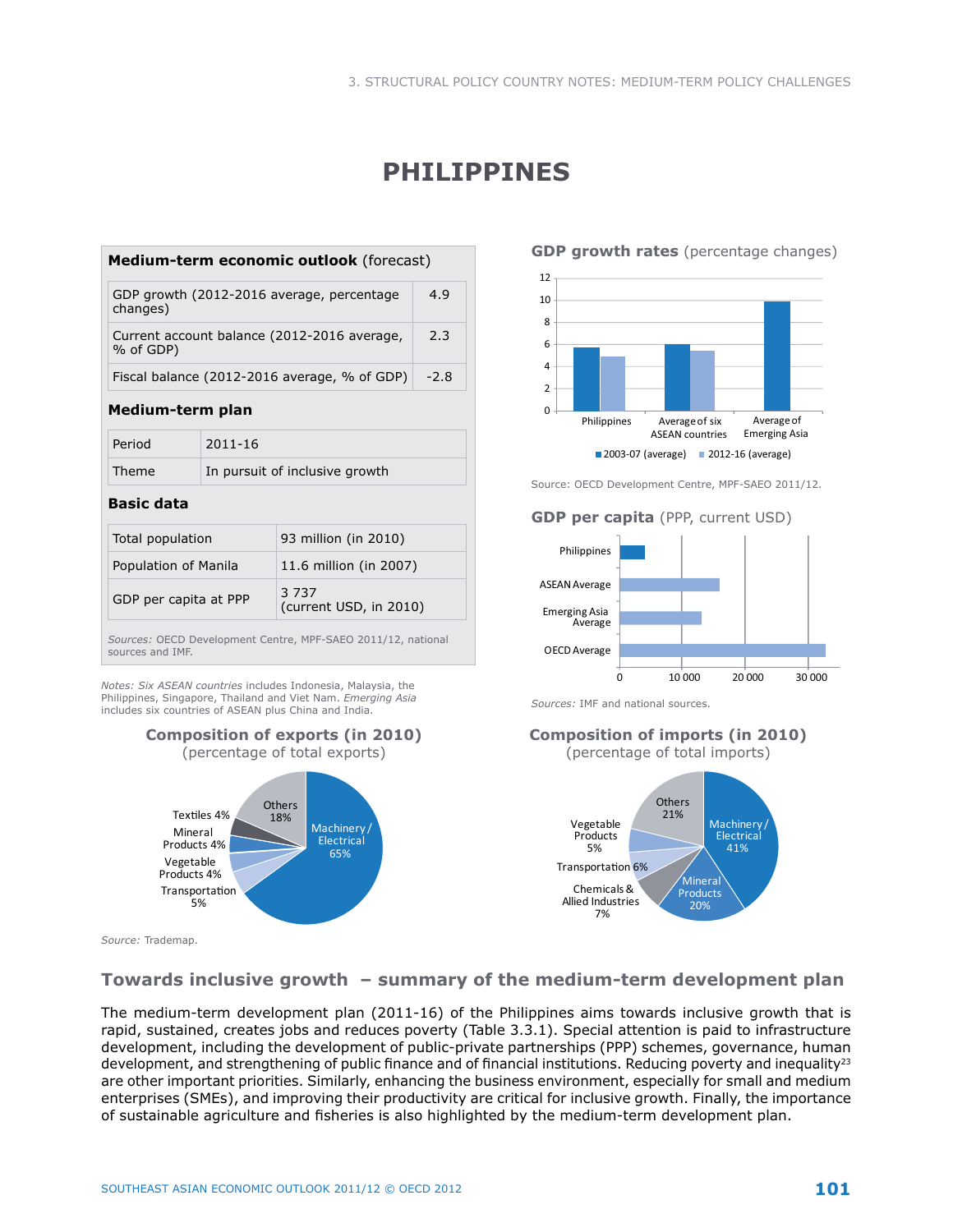Equitable access to basic social services, such as education, health care and housing as well as stronger social safety nets are stressed in the context of inclusive growth. In addition, the environment and natural resources as well as peace and security are also included in the medium-term development plan. Environmental protection is especially necessary in view of the continuing deterioration in biodiversity and in natural resources.

|  |  | Table 3.3.1. The Philippine Development Plan (2011-16): key development targets |
|--|--|---------------------------------------------------------------------------------|
|  |  |                                                                                 |

|                                                                                          | Initial status (2010)               | Target (2016)                       |
|------------------------------------------------------------------------------------------|-------------------------------------|-------------------------------------|
| Macroeconomic performance                                                                |                                     |                                     |
| GDP growth rate (%)                                                                      | 4.9, per year<br>(2005-10, average) | 7-8, per year<br>(2011-16, average) |
| Fiscal balance (% of GDP)                                                                | $-3.7$                              | $-2.0$                              |
| Share of investment to GDP (%)                                                           | 15.6                                | 22                                  |
| New (net) employment created (million)                                                   | 0.8, per year<br>(2005-10, average) | 1, per year<br>(2011-16, average)   |
| Human capital development                                                                |                                     |                                     |
| Net enrolment rate in primary level education (%)                                        | 88                                  | 100                                 |
| Net enrolment rate in secondary level education (%)                                      | 60                                  | 93                                  |
| Gender parity index (GPI) in primary level education<br>millenium development goal (MDG) | 0.98<br>(2008)                      | 1                                   |
| Gender parity index (GPI) in secondary level education<br>(MDG)                          | 1.09<br>(2008)                      | 1                                   |
| Poverty                                                                                  |                                     |                                     |
| Incidence of poverty (MDG) (%)                                                           | 26.5<br>(2009)                      | $16.6$ or less<br>(2015)            |

Source: OECD Development Centre's compilation based on national sources.

## **Structural policy focus**

#### **The Philippines' medium-term policy challenges and responses**

- Increase funding for infrastructure development and attract more private participation
- Improve the access to and the quality of basic education and strengthen technical education and vocational training
- Reform the tax system by enhancing tax collection and widening the tax base

#### **POLICY FOCUS**

#### **Increase funding for infrastructure development and attract more private participation**

An inadequate transport network and unreliable power supplies are major hurdles to economic growth in the Philippines (Figure 3.3.1). Thus, ensuring necessary funding for infrastructure development is a primary issue that needs to be addressed.

There is great room to improve all transport infrastructure – roads, railroads, seaports, and airports<sup>24</sup> – though progress has been made in some areas such as air transport services and shipping in recent years. The percentage of paved roads to total roads was only 77% (in 2010), while the total length of railway routes available for train service decreased from 491 to 479 kilometres between 2004 and 2008. The unreliable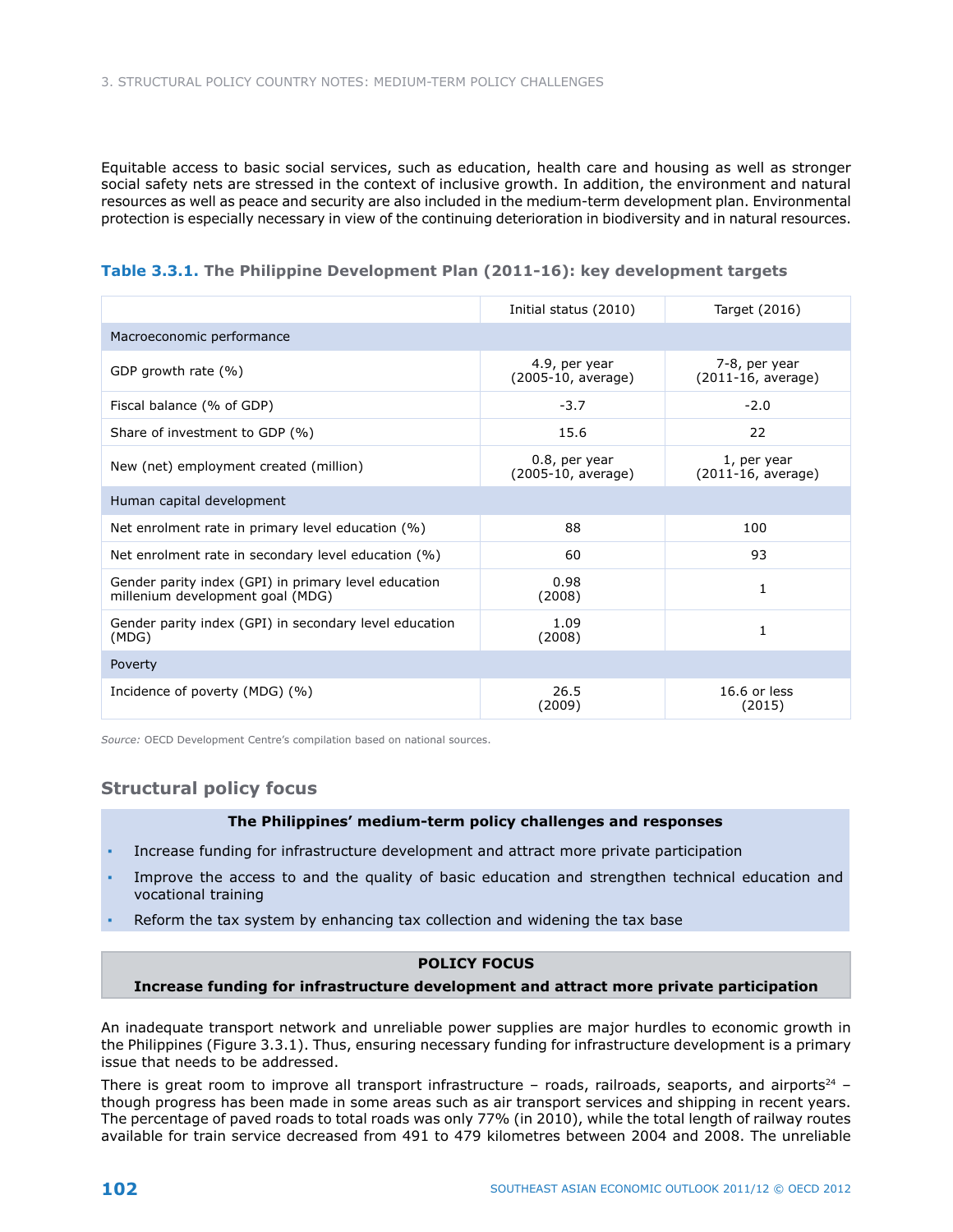power supply due to the slow pace of investments in power generation and maintenance is also a major obstacle to growth. Inadequate transport infrastructure and power shortages are more severe in poor rural areas than in the rest of the country. Accordingly, infrastructure development is important for mitigating urban-rural disparities in the Philippines.

Insufficient funding, misallocation of limited funds, and poor project implementation are major impediments to infrastructure investment in the Philippines. Indeed, the country's infrastructure investment record has been modest and deteriorating. Actual investments in transport infrastructure averaged less than 1% of gross domestic product (GDP) from 1999 to 2008, compared to about 4% for other Asian countries (PEGR, 2010). Besides the low levels of investment, inadequate project preparation, management and implementation as well as a weak institutional setting characterised by the lack of co-ordination between national and local governments have caused inefficiencies and created project delays and have raised costs.

Two policies to improve infrastructure performance need to be considered.

- **Enhance the availability of infrastructure funds through PPP**. Further reform to create better regulatory and institutional frameworks for PPPs is essential. The Philippines already has a "PPP centre" to facilitate co-ordination between the implementing agencies but it has not functioned effectively. Experiences in other ASEAN countries suggest that measures to increase the effectiveness of the PPP centre would be important steps toward improving infrastructure funding in the Philippines (see the Indonesia Country Note).
- **Create an "infrastructure fund"**. Experiences in a number of countries suggest that a governmentfinanced dedicated infrastructure fund can help considerably to reduce the shortage of infrastructure funding (Table 3.3.2). The Philippine government has announced plans to create a similar fund, the Philippine Infrastructure Development Fund (PIDF). The planned fund could provide not only a reliable source of funding but also an institutional framework to increase private participation in infrastructure investment.

| Name                                               | Date<br>established | Leading agencies                                                                                                     | Objectives                                                                                                                                                                                                 |
|----------------------------------------------------|---------------------|----------------------------------------------------------------------------------------------------------------------|------------------------------------------------------------------------------------------------------------------------------------------------------------------------------------------------------------|
| India Infrastructure<br>Finance Company<br>Limited | January<br>2006     | Wholly government<br>owned company                                                                                   | To finance and develop infrastructure projects<br>in India.<br>Direct lending to eligible projects; refinancing to<br>banks and other financial institutions for loans<br>with term of five years or more. |
| Building Australia Fund                            | January<br>2009     | Department of Finance<br>and Deregulation                                                                            | To finance capital investment in transport,<br>communications, energy and water<br>infrastructure.                                                                                                         |
| Community<br>Infrastructure Fund UK                | July 2004           | Joint venture by<br>the Department<br>for Transport and<br>the Department for<br>Communities and Local<br>Government | To support the transport infrastructure costs<br>required to enable faster housing development.<br>The CIF was financed by a capital grant<br>allocation of £200m in 2006-08.                              |

#### **Table 3.3.2. Government-led infrastructure funds**

*Source* OECD compilation based on national sources.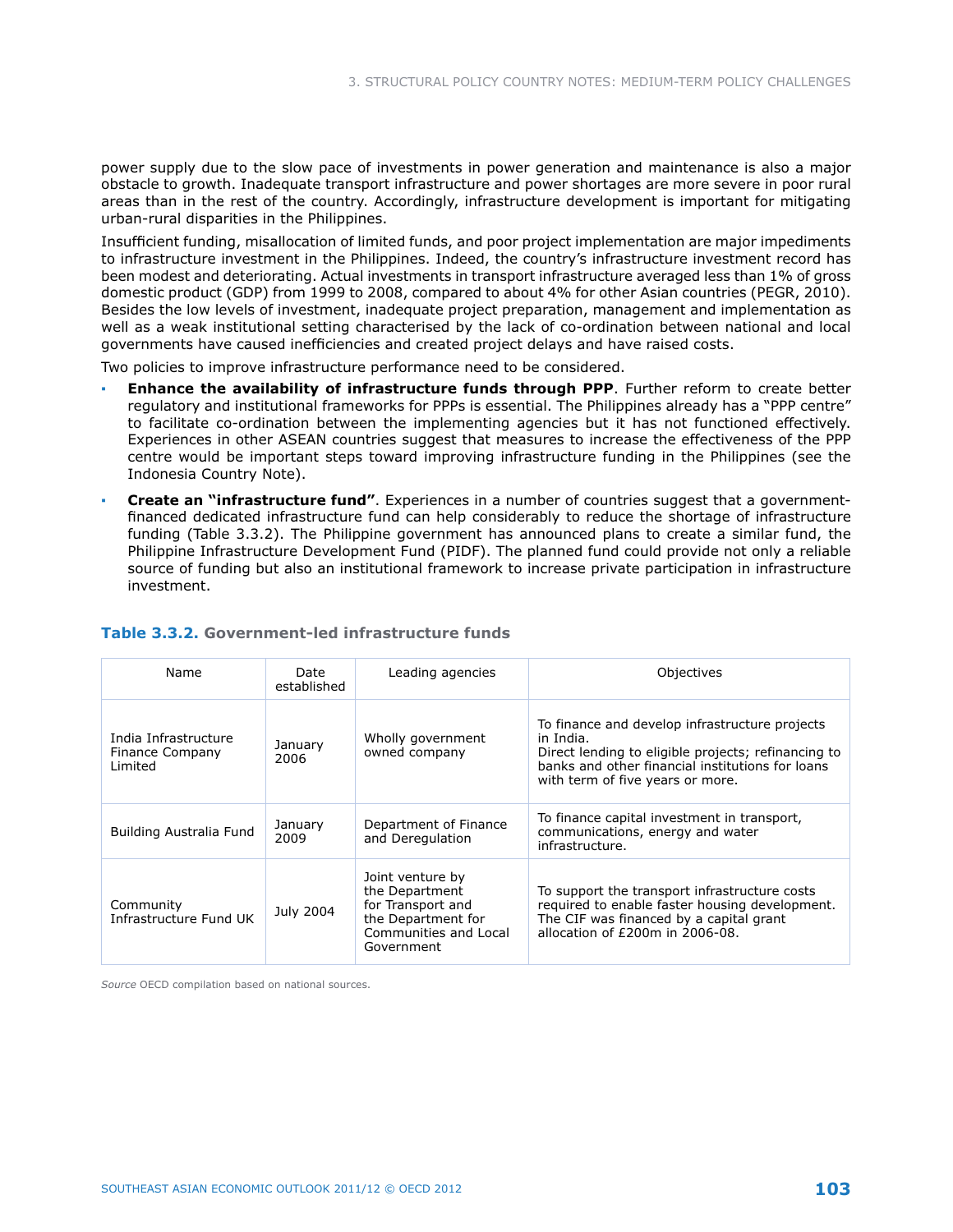

**Figure 3.3.1. Infrastructure competitiveness**  (ranking)

Note: The Global Competitiveness Report prepared by the World Economic Forum ranks countries based on both quantitative and qualitative information. The most competitive country is ranked first. In the 2008-09, 2009-10 and 2010-11 rankings of infrastructure competitiveness the Philippines ranked 92<sup>nd</sup>, 94<sup>th</sup>, and 104<sup>th</sup> out of 134, 133 and 139 countries, respectively.

**Source: Global Competitiveness Report, World Economic Forum.** 

StatLink as http://dx.doi.org/10.1787/888932562507

#### **POLICY FOCUS**

#### **Improve the access to and the quality of basic education and strengthen technical education and vocational training**

Improving the access to basic education and strengthening technical education and vocational training (TEVT) are important challenges in the Philippines. The latter is critical to reduce the mismatch between workers' skills and those needed by the market.

The education system of the Philippines has yet to provide adequate and equal access to high-quality basic education. Net enrolment rates in primary- and secondary-level education in 2010 were only 88 and 60% respectively; and cohort survival rates were 74% for elementary schools and 79% for secondary level education in 2009. Drop-out rates were also high  $-$  at 6% and 8% for elementary and secondary levels, respectively - despite the free provision of education. The gross enrolment rate of 3-4 year-old children in day care services was only 19% while the pre-school net enrolment rate of 5 year olds was 48% in 2010.

Several steps have been taken to improve these figures. The Early Childhood Care and Development (ECCD) Act was enacted in 2000 to increase the access to pre-school education.<sup>25</sup> More recently, the "Kindergarten to 12 Years (K+12) Basic Education Programme" has been instituted to improve the quality of education from kindergarten to the 12 year-old grade level. In addition, the National Competency-Based Teacher Standards (NCBTS) was established to strengthen the assessment of teachers' quality. The government has also instituted the School Improvement Programme to bolster educational capacity and to enhance the independence of school management in exchange for stronger accountability.

Subsidies towards poor households conditional on the school attendance of their children (conditional cash transfers, or CCT) have also been established to improve their enrolment rates. Improved enrolment from poorer households would also be effective in reducing urban-rural disparities, which are quite large in the Philippines (Figure 3.3.2). Other existing programmes, notably "the Alternative Learning Systems" (originally targeted at out-of-school dropouts and illiterates) and the "Alternative Delivery Modes" programmes should also help to reduce rural-urban disparities.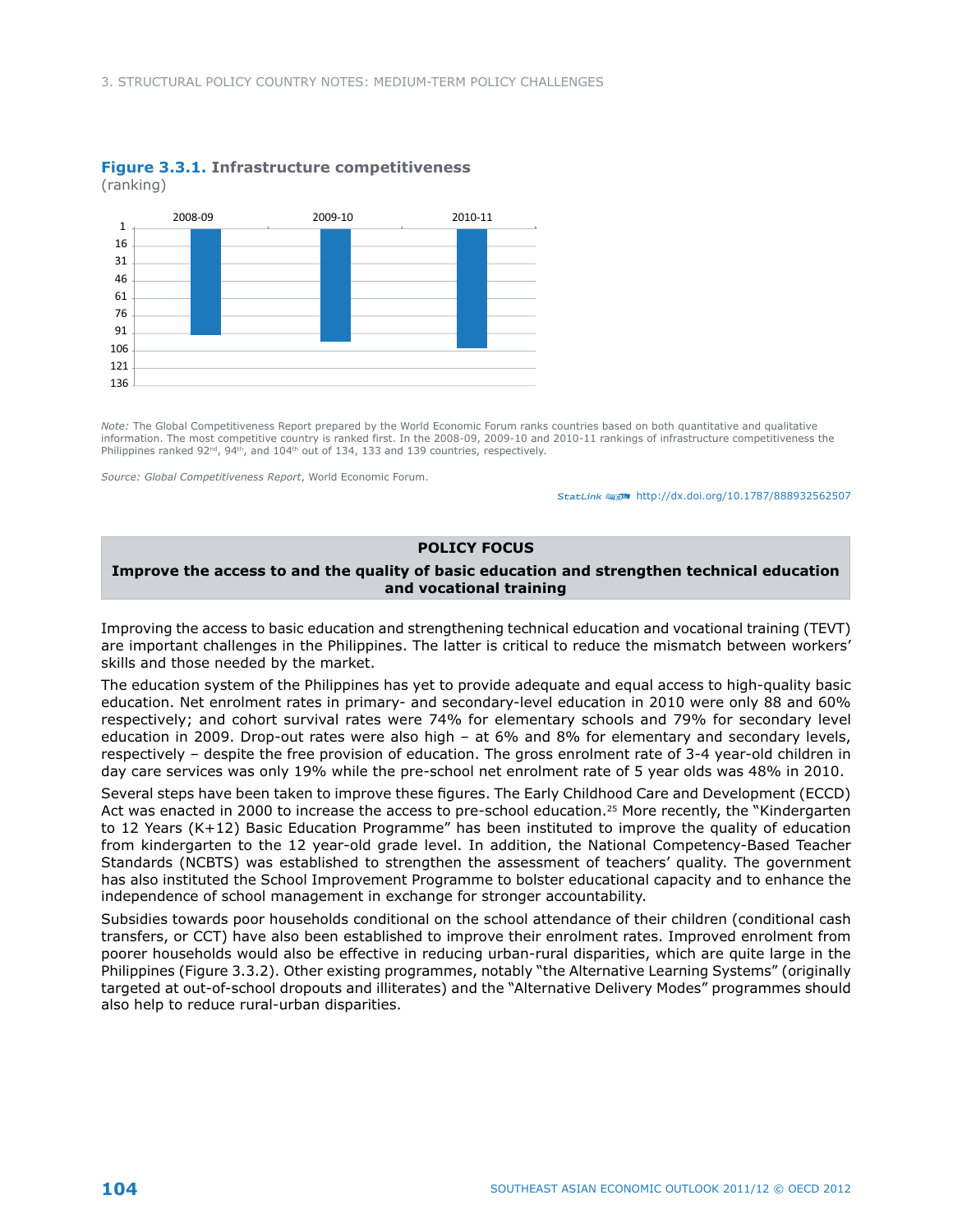

#### **Figure 3.3.2. Regional disparities in enrolment rates in 2008-09** (percentage)

*Source:* CEIC.

StatLink as http://dx.doi.org/10.1787/888932562526

In the Philippines, there is a mismatch between graduates' skills and the requirements of industries that contributes to unemployment and depresses labour force participation. Between 2006 and 2010, the underemployment rate was 20% and the labour force participation rate was also low, at 64% on average. The ratio of part-time workers<sup>26</sup> to total employment stood at 35% in 2010. The extent of skill mismatch is further highlighted by the fact that the percentage of unemployed with a college degree is above 20%. Skill shortages are especially acute in several industries, notably engineering and business process outsourcing activities that require technical skills.

A number of measures to strengthen TEVT and reduce the skill mismatch need to be considered in the Philippines.

- The inadequate quality of TEVT programme needs to be addressed through the direct participation of businesses in skills development programmes.
- TEVT student preferences and employer demands also need to be aligned more closely, for instance through enhanced career guidance, adjusting course offerings to better reflect the availability of workplace training, or targeted grants for enrolment in areas of skills shortages (Box 3.3.1).
- Urricula need to be reformed by not only strengthening technical streams (*e.g.* engineering, ICT) within TEVT, but also by greater emphasis on development of general skills such as literacy and numeracy as well as soft transferable skills such as the ability to work in teams or communication skills that improve employability in general.
- In the industries in need of skilled workers should also improve their ability to recruit from high schools by providing scholarships conditional on graduation in a specific technical profession.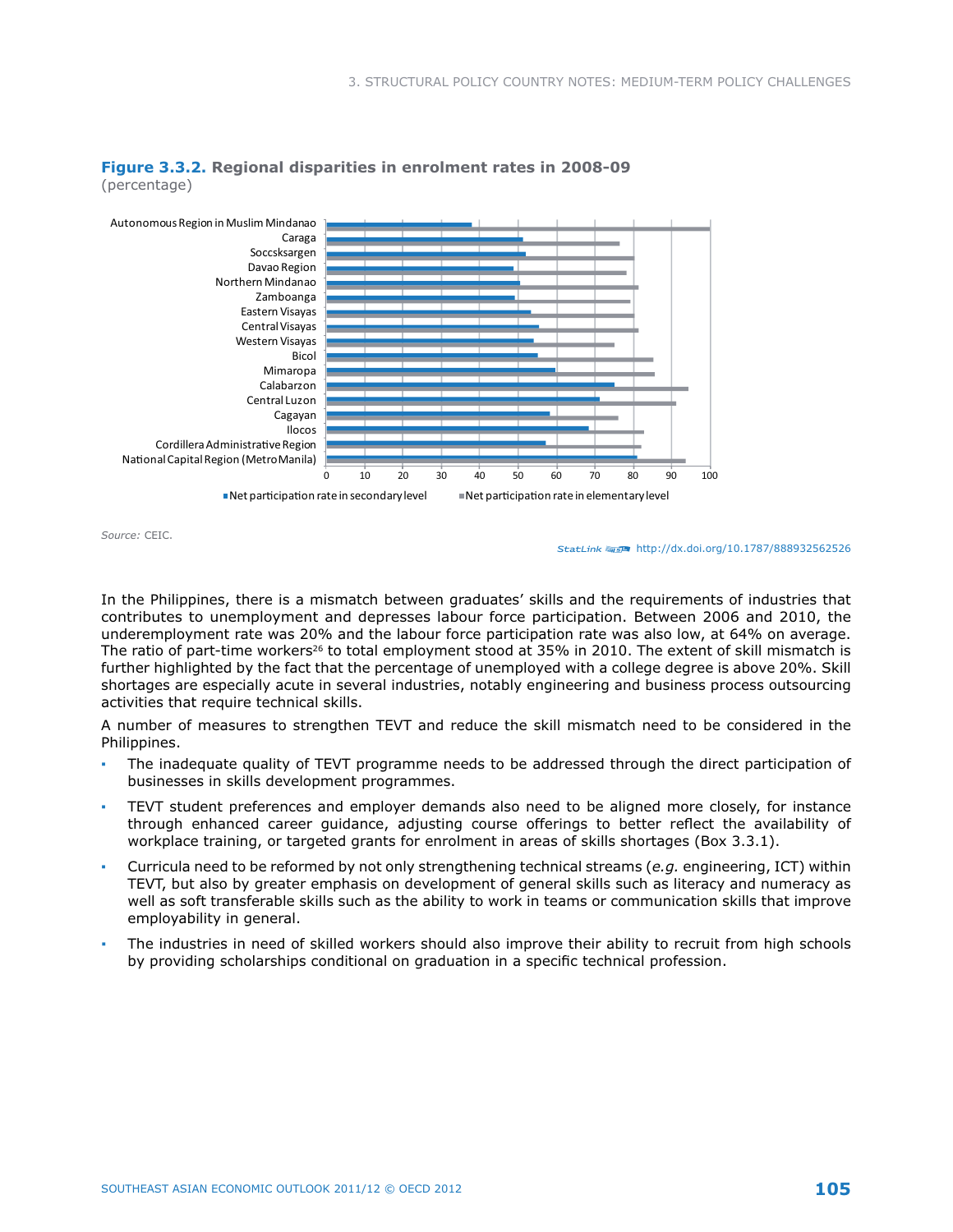#### **Box 3.3.1. Career guidance as a possible way to meet labour market needs: examples from OECD countries**

Enhanced career guidance is one way to help meet labour market needs. As students tend to follow courses that will lead to good jobs, student choices can be influenced to acquire skills in short supply by providing quality information about labour market requirements.

Effective career guidance requires a coherent framework and professional personnel experienced in labour market issues. Independent and objective information, as well as resources to enable pro-active one-to-one delivery of guidance at key career decision points, is also important.

Career guidance policies in some OECD countries illustrate some lessons of potential use to ASEAN members.

In **Switzerland**, career guidance counselling is a specialised profession requiring a university diploma. The university degree programme covers five broad areas: individual development (learning and developmental psychology); the individual in society (sociology, law and economics); the individual and the world of work (the education system, education and professional career choice, occupational psychology and the labour market); work methods (diagnostics, career guidance, monitoring, documentation and public relations); and professional ethics, professional identity and professional quality. In addition, the programme includes a 12-month traineeship (Schweizer Bundesrat, 2009 in OECD, 2010).

Switzerland also has an independent professional career guidance service, carried out through the BIZ (Berufsinformationszentren) centres. Although the BIZ centres work closely with schools, and sometimes provide some services at the school rather than at the BIZ site, they are independent institutions providing information and counselling for all levels of education and training.

There are several OECD examples of effective and detailed provision of mostly web-based career information. In the Czech Republic, a website provides information on educational options (entry requirements and the qualifications for individual programmes and the jobs the programmes lead to) and labour market outcomes (data on employment, and unemployment rates and salaries by educational attainment and field as well as employment conditions and employee satisfaction in different occupations). In **Mexico** guidance tool is available on portable memory media and on line, including tools to help students identify their strengths and interests. In **Sweden**, the career guidance website also contains information on what former students in the different programmes do five years after finishing school – for example the type of their further education, their occupation and the percentage of those outside the workforce.

Workplace experience at an early stage is also useful in making career choices. In **Denmark**, most lowersecondary students have an opportunity to pursue at least two different one-week work placements in companies in order to gain work experience and to help them choose a career path. In **Norway**, nearly all students in lower secondary education, regardless of whether they are intending to enter a vocational programme, have one week of work experience in their 9th grade and some further work placement in grade 10 (OECD, 2002c in OECD, 2010).

*Source:* OECD (2010b).

#### **POLICY FOCUS**

#### **Reform the tax system by enhancing tax collection and widening the tax base**

As highlighted in the medium-term plan and also reflected in the budget proposal for 2012, growth that is more "inclusive" is one of the important issues in the Philippines. Its importance is further indicated by the fact that the social services sector will continue to receive the largest share (31.7%) of the budget.

The fiscal situation of the Philippines had been improving from around 2004 until the global financial crisis in 2008 (Figure 3.3.3). The budget deficit improved from 5% of GDP to 0.2% of GDP between 2002 and 2007. Total revenue and taxes increased from  $13.8\%$  and  $11.8\%$  of GDP respectively in 2002 to  $16.5\%$  and  $13.5\%$ of GDP respectively in 2007. However as a result of the financial crisis and the subsequent fiscal stimulus measures,<sup>27</sup> both the budget deficit and revenue have deteriorated. In 2009, the budget deficit increased to 3.7% although it fell back slightly to 3.5% by 2010. Total revenue and taxes also dropped from 16.5% and 13.5% of GDP respectively in 2007 to 13.4% and 12.1% respectively by 2010.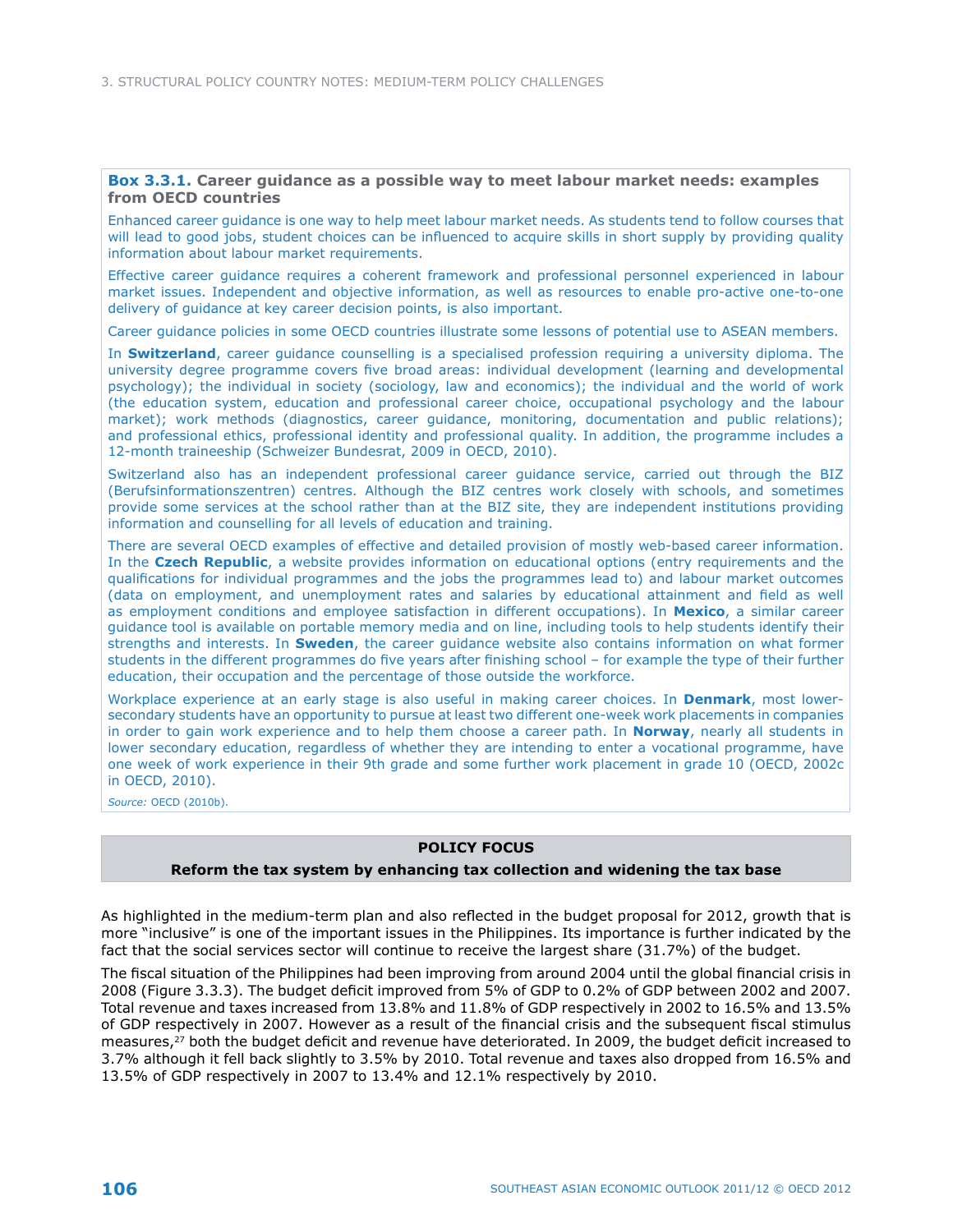

#### **Figure 3.3.3. Budget deficit** (percentage of GDP)

Sources: CEIC and Bureau of the Treasury.

However, the deterioration in revenue cannot be attributed only to the financial crisis. Other structural problems have also contributed, notably the low share of excise taxes on alcohol, tobacco and petroleum<sup>28</sup> and inefficient and unnecessary tax incentives and exemptions along with other factors that narrow the tax base. Although the value added tax (VAT) was increased and the tax base broadened during 2005-06, measures taken subsequently (partly in response to the financial crisis) narrowed the tax base again. In 2010, the primary source of tax revenues was taxes on net income and profits, which accounted for 59% of total revenues, while the second biggest revenue source was sales taxes and licences, which contributed 27% of total domestic tax revenues. The VAT, as the major component of revenues from sales taxes and licences, accounted for 21% of total domestic taxes.

The Philippine Development Plan specifies the rationalisation of redundant fiscal incentives<sup>29</sup> and unnecessary tax exemptions, the introduction of a fiscal responsibility law enforcing fiscal discipline, as well as the improvement of the revenue yield through the adjustment of excise taxes on alcohol, tobacco and petroleum and other measures. Non-tax revenues are also increased by adjusting fees and charges collected so that government services do not make losses, by enhancing privatisation, and by improving the operations of Government Owned and Controlled Corporations (GOCCs) and better enforcement of their financial obligations to the public sector.

StatLink as http://dx.doi.org/10.1787/888932562545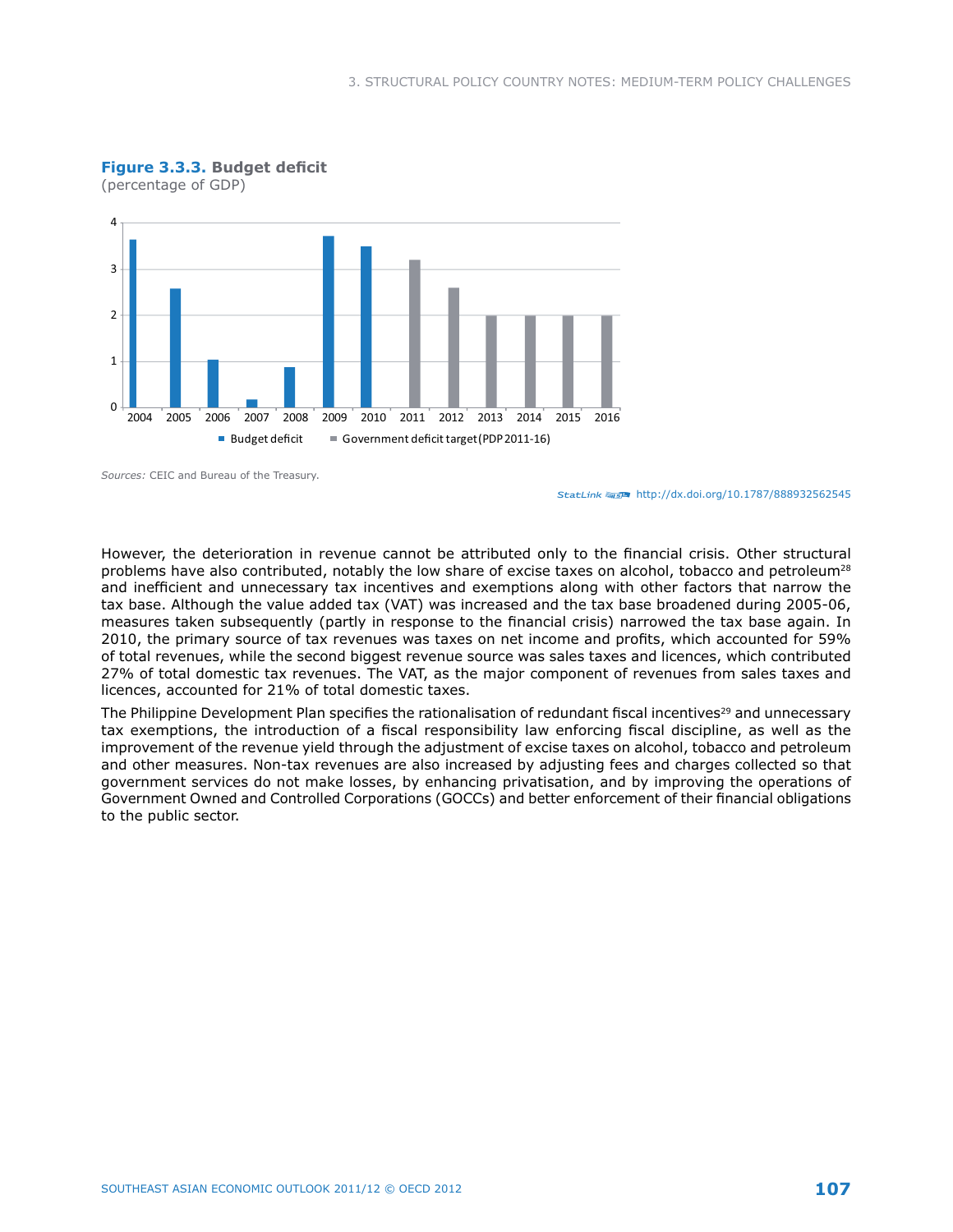

## **Figure 3.3.4. Composition of domestic tax revenues**

Source: Bureau of the Treasury.

StatLink as http://dx.doi.org/10.1787/888932562564

Efforts have been made for many years to improve tax collection but they need to be continued and strengthened (Table 3.3.3). The government plans to enhance tax collection by establishing a tax registry including all taxpayers; maintaining an efficient tax audit programme; strengthening both the Bureau of Internal Revenue (BIR) and the Bureau of Customs (BOC); formulating a more transparent and consistent tax system; as well as adjusting the regulatory environment to improve monitoring and enforcement. Revenue bodies can enhance tax collection by introducing transparent and performance-oriented management strategies as well as through special taxpayers' compliance enhancing measures (Box 3.3.2). There is also further room in the Philippines to improve the institutional framework for tax collection and to ensure that tax revenues are used effectively.<sup>30</sup>

The performance of tax collection as measured by the "tax effort" (the share of total tax revenue to GDP) has been below expectations so far. Further measures are needed to reach the target of 15.6% by 2016. Monitoring and compliance should be strengthened, as suggested by the fact that the top ten importers are not among the top ten tax payers.

|      |      | Regulatory reform / Programme                                                                                                                                                                                                                                                                                                                      |
|------|------|----------------------------------------------------------------------------------------------------------------------------------------------------------------------------------------------------------------------------------------------------------------------------------------------------------------------------------------------------|
|      | 2005 | The RATE Program seeks to identify and prosecute high-profile tax evaders with the aid of an extensive<br>information campaign, as well as periodic news reports in the print and broadcast media on the prosecution<br>of prominent individuals or entities found to be engaged in tax fraud schemes                                              |
| 2010 | 2009 | The "Oplan Kandado" Program aims to increase voluntary compliance with the basic requirements of tax<br>administration, particularly in the area of VAT payments (by sanctions – primarily the closure of business<br>establishments - on taxpayers who have been found to be in violation of the applicable provisions of the<br>Tax Code)        |
|      |      | Audit Program for the Revenue District Offices (RDOs) prescribes the policies, guidelines and procedures<br>for the audit and investigation of tax returns and seeks to enhance voluntary compliance by encouraging<br>the payment of the correct amount of tax through the exercise of the Bureau's enforcement function                          |
|      |      | Stop-Filer Program (if a taxpayer has filed tax returns in the past and then a return is not filed for the<br>next tax period, that taxpayer is identified as a "stop filer") for the identification, handling, closure<br>and monitoring in connection with the roll-out of the Returns Compliance System (RCS) at the newly<br>computerised RDOs |
|      |      | The "Premyo Sa Resibo" (PSR) Promo, an SMS text-based raffle promo urging consumers to ask for official<br>receipts, was enhanced significantly                                                                                                                                                                                                    |
|      |      | Update of the Zonal Valuations Project seeks to enhance tax collections from the sale, exchange or<br>disposition of real properties through the updating of zonal values across the country, and their publication<br>in the BIR Portal for easy electronic access by the public                                                                  |
|      |      | Monitoring of tax exemptions and fiscal incentives provided by Incentives Promoting Agencies (IPAs) such<br>as the Philippine Economic Zone Authority (PEZA) or the Board of Investments (BOI)                                                                                                                                                     |

**Table 3.3.3. Recent regulatory reforms and programmes to enhance tax collection**

Source: Bureau of Internal Revenue.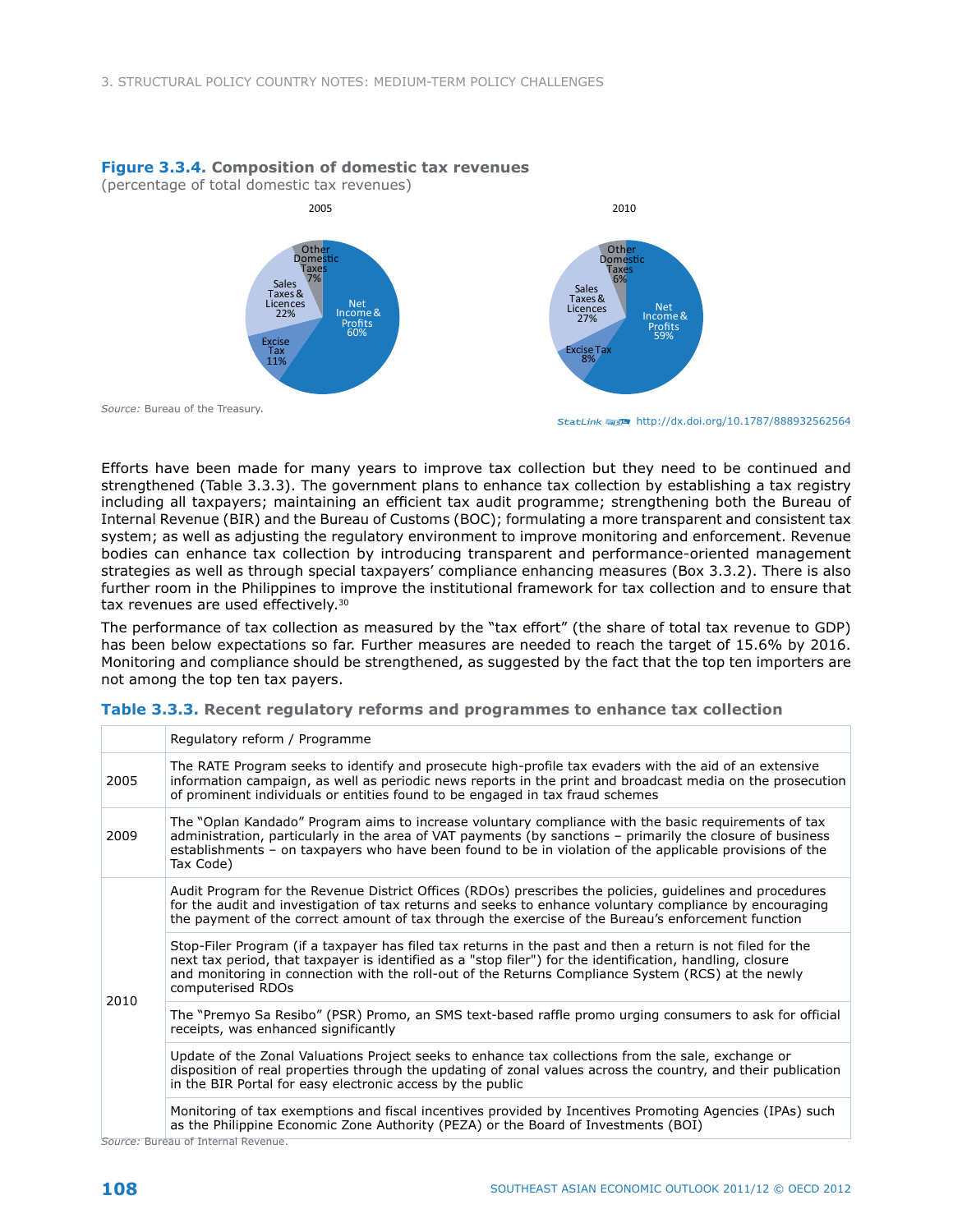#### **Box 3.3.2. Enhancing tax collection by managing revenue bodies and enforcing taxpayers' compliance: examples from OECD countries**

Revenue bodies can enhance tax collection by introducing transparent and performance-oriented management strategies as well as through special taxpayers' compliance-enhancing measures.

OECD experience shows that the performance-oriented reform of revenue bodies is highly beneficial. Performance-oriented management is a management cycle under which explicit programme performance targets and objectives are specified (and often published in official planning documents); managers have flexibility to achieve the targets and objectives; actual performance is measured and reported (often in agency annual performance reports); and this information feeds into decisions about future programme funding, design, operations and rewards and penalties.

A growing number of revenue bodies have taken steps to shift the focus of their planning and performance evaluation from "outputs" (e.g. the numbers of returns filed, inquiries handled, and audits completed) towards "outcomes" (such as taxpayers' compliance, quality of services delivered to taxpayers and tax professionals, and reductions in taxpayers' compliance burdens). The performance-based evaluation framework includes the use of: *i*) direct and indirect measures of taxpayers' compliance across the major risk types; *ii*) measures that reflect the quality of services delivered to taxpayers and tax professionals; *iii*) indicators of taxpayers' compliance burdens; and  $iv$ ) measures reflecting the level of taxpayer satisfaction with, and confidence in, the revenue body. (The tax authorities in **Denmark, New Zealand, Sweden** and the **United Kingdom** and some other countries report their goals and targets concerning tax compliance, indicators of the quality of their services and reductions in taxpayers' compliance burden, cost effectiveness and productivity improvements as well as the satisfaction levels of individuals and businesses towards the revenue body.)

Transparency of the performance of revenue bodies is as important as its evaluation. Extensive and regular publishing of performance reports together with production and publication of results achieved in comparison with service delivery standards is very important for transparency. Surveys of taxpayers and other stakeholders to gauge their perceptions of service delivery and overall administration on a regular basis can also be useful. Some exemplary cases of transparent reporting of revenue body outcomes can be found in **Australia** (reporting of service delivery performance outcomes), **Canada** and the **United Kingdom** (reporting of indicators of taxpayers' compliance), as well as **Spain** and **Sweden** (reporting of indicators of community perceptions of the quality of services and administration).

Compliance management can be improved through strategies such as the assessment and reporting of the progress being made to address key compliance risks; production and publication of estimates of the aggregate tax gap for the major taxes; and application of random audits to test compliance and for risk profiling purposes in targeted sectors or for the major taxes.

The revenue bodies of **Australia** and **New Zealand** publish a comprehensive summary of their assessment of the major tax compliance risks on a regular basis that serves to deter non-compliance through media interest and publicity. The Australian Taxation Office (ATO) started to produce and publish its assessment of compliance risks in 2002. The risks assessed are structured around key market segments. For instance, some of the risks identified for large taxpayers by the 2010-11 assessment are profit shifting, research and development claims, GST and international cross-border transactions, capital gains and foreign residents. The *Inland Revenue* (IRD) of New Zealand, which started to publish its annual assessment report in 2009, identifies risks according to ten key customer groups, including individuals, families, and small and medium enterprises. Then the specific risk treatment approaches are described by the purpose of use (e.g. education, campaigns, audit, publicity).

Some of the few revenue bodies that estimate and publish the tax gap on a regular basis are the Internal Revenue Service of Chile and Her Majesty's Revenue and Customs (HMRC) in the United Kingdom. While in Chile the tax gap reporting has focused mainly on the VAT, which is the major tax revenue source, the HMRC has extended its tax gap estimates to direct taxes as well.

Random audit programmes help to develop and refine audit risk profiling systems and to assist with the development of estimates of aggregate non-compliance, including estimates of the tax gap. The core audit programme of the **Canada** Revenue Agency (CRA) selects a random sample of SMEs to estimate a reliable rate of reporting compliance, which is then published in its annual report. The revenue body of France implemented a random audit programme of around 400 VAT taxpayers in 2010 to provide estimates of the overall incidence of non-compliance. The HMRC in the United Kingdom conducts random audit programmes across individuals' selfassessment, SME employers' withholdings and SMEs' corporation tax to derive estimated compliance rates and to revise its risk profiling criteria. Moreover, compliance rates derived from each of these random programmes are published on a regular basis.

*Source:* OECD (2011a).